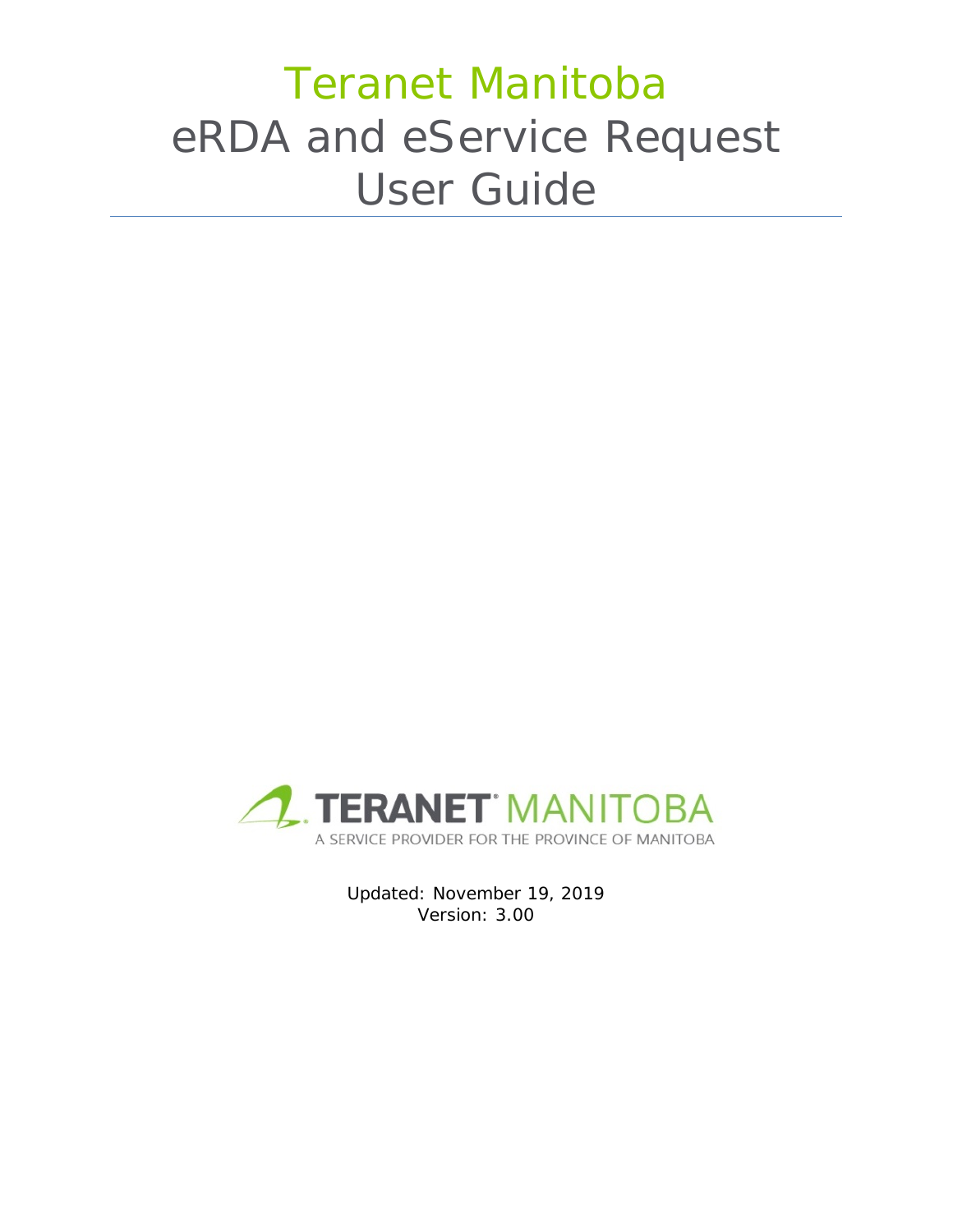# **Table of Contents**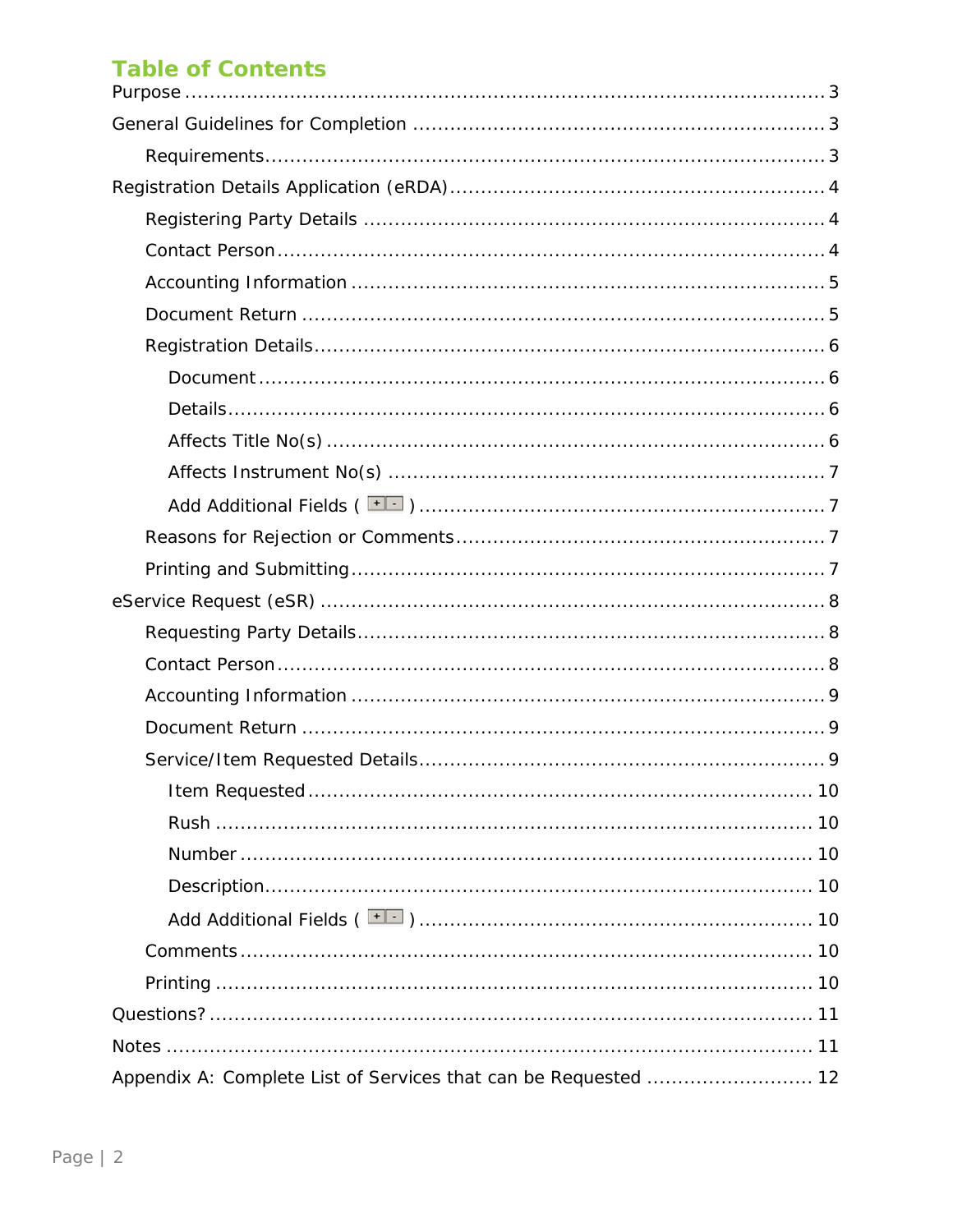# <span id="page-2-0"></span>Purpose

The purpose of this user guide is to highlight the main functions and features of the electronically fillable Registration Details Application form (eRDA) and the Service Request (eSR) form.

# <span id="page-2-1"></span>General Guidelines for Completion

• Any field that requires a title number or instrument number must be completed using the Land Titles District Office Number:

Instrument Number 1234567/1

Instrument Number 1234567

The Land Titles Office District Numbers are as follows:

- 1 Winnipeg
- 2 Brandon
- 3 Portage La Prairie

4 - Morden

- 5 Neepawa
- 6 Dauphin
- Many fields offer a default selection. Be aware that the default selection may not be the most appropriate selection for every scenario
	- If the  $\pm$  option is available it can be used to increase or decrease the number of entries in that field. Keep in mind that a minimum of one entry is required.

### <span id="page-2-2"></span>Requirements

Please visit our website for the most recent browser requirements.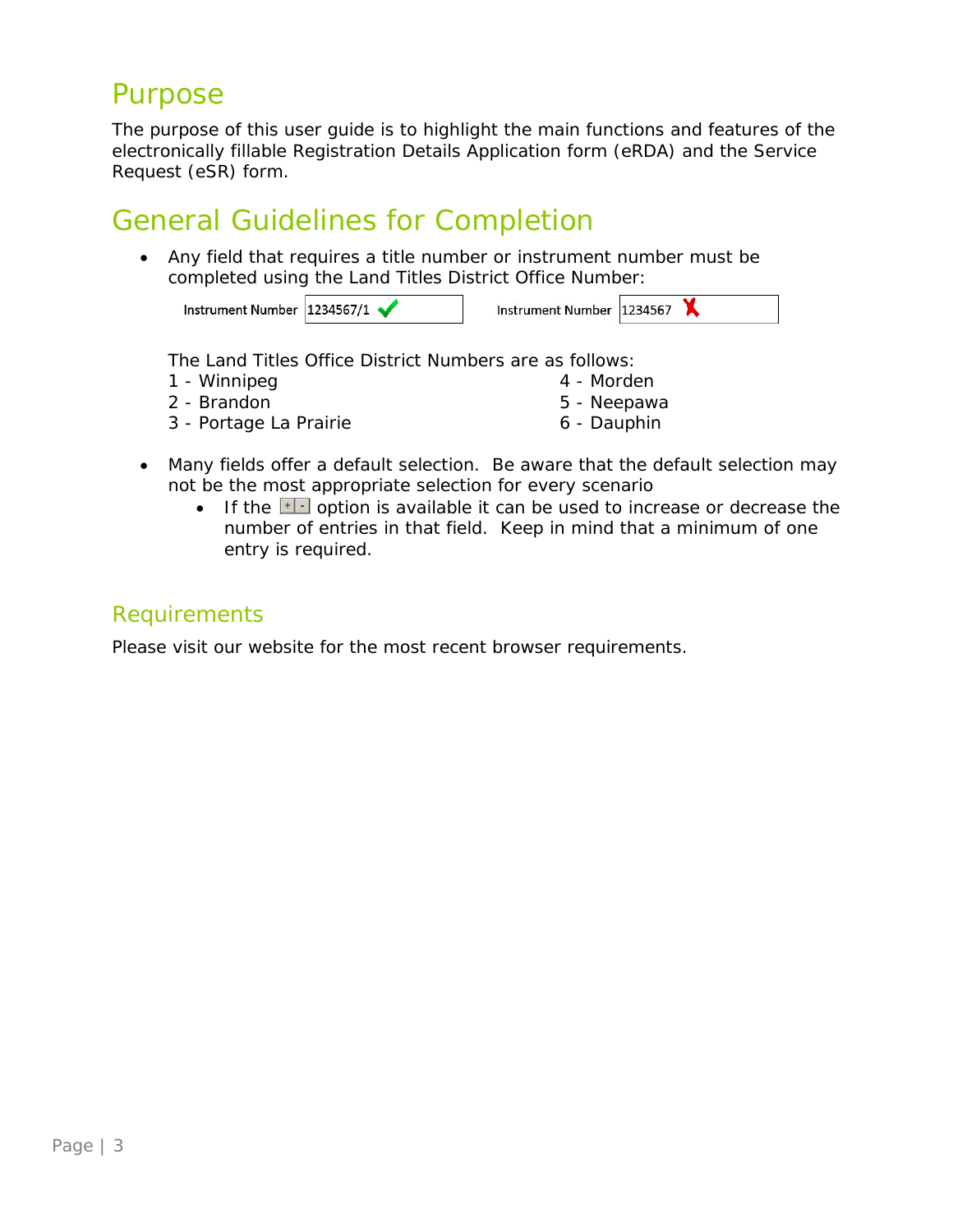# <span id="page-3-0"></span>Registration Details Application (eRDA)

This form accompanies all documents that are registered at one of our offices in paper and outlines the series of documents to be registered as well as information about the registering party. An eRDA isn't required when submitting a file via eRegistration.

# <span id="page-3-1"></span>Registering Party Details

This area of the eRDA is where you will provide information about the registering party including name and full address. The registering party can be an individual or a company.

| Name             |             |                   |
|------------------|-------------|-------------------|
| Address          |             |                   |
|                  |             |                   |
| City             |             | Province Manitoba |
| Country   Canada | Postal Code |                   |

### <span id="page-3-2"></span>Contact Person

While the registering party may be a company or an individual, the contact person should be an individual and may or may not be the same person provided in the Registering Party Details mentioned above. Provide the information for the person that TPR staff would contact should they have any questions or concerns about the eRDA or the accompanying registrations. The contact person and email field should be the same person. For clients with a firm number, TPR sends the status of title and/or status of instrument to the contact person provided here once a series has been accepted.

<span id="page-3-3"></span>

| Contact Person |                  |
|----------------|------------------|
| E-Mail         |                  |
| Telephone $+1$ | Extension<br>204 |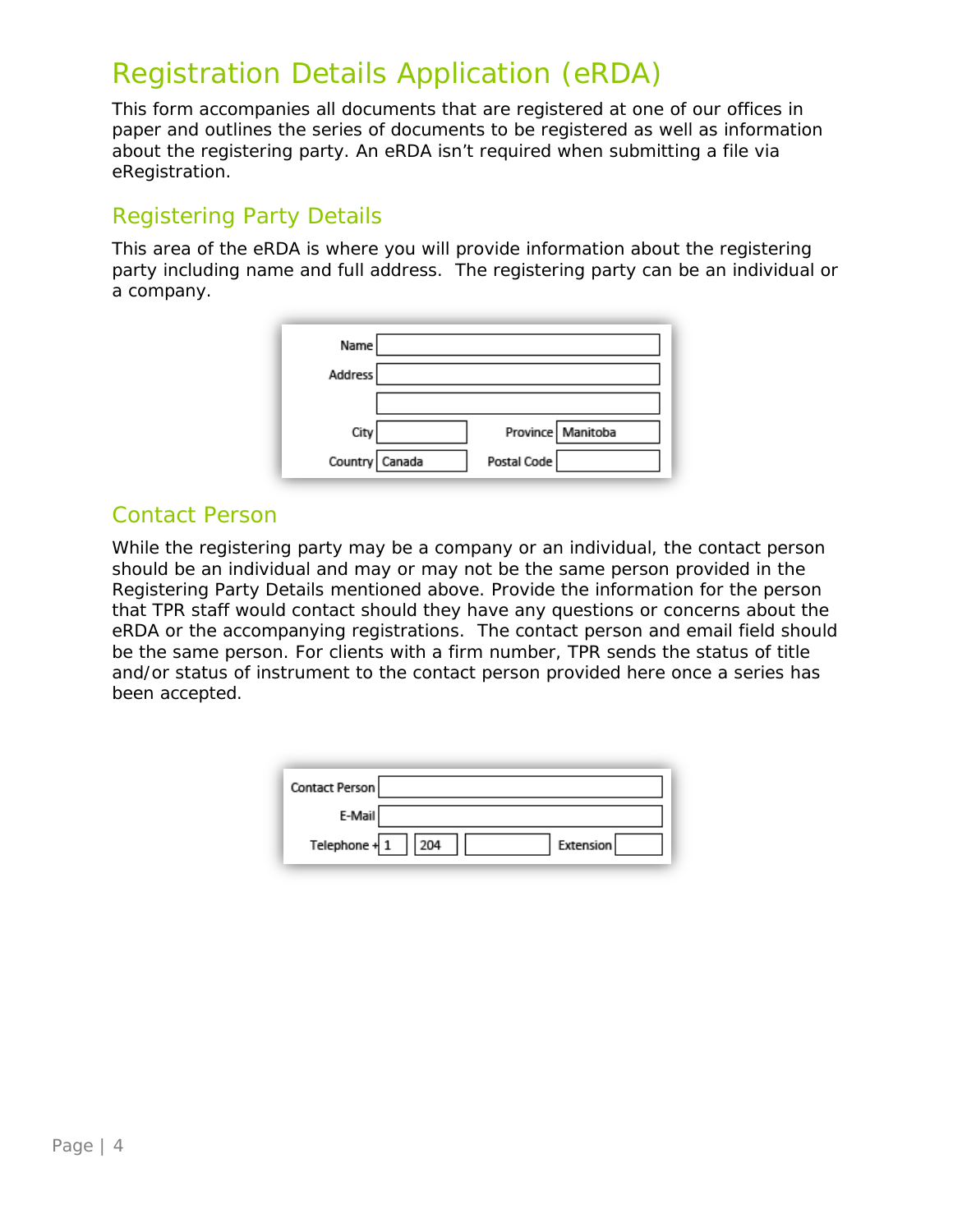# Accounting Information

Select whether you have an **LTO Firm Number**. Any client conducting Land Titles business on a regular basis should have a firm number. To apply for a firm number, please visit our website.

|                                                                                                                                                     | If you have an LTO Firm Number $(\circledast$ Thave an LTO Firm No. Of do not have an LTO Firm No.) you will need to |
|-----------------------------------------------------------------------------------------------------------------------------------------------------|----------------------------------------------------------------------------------------------------------------------|
| provide accounting information for the                                                                                                              |                                                                                                                      |
| attached registration, including your:<br>• Land Titles Account Number<br>• Five digit Firm Number<br>• Box Number (if applicable)<br>• File Number | LTO Account No.<br>LTO Firm No.<br>LTO Box No.<br>Your File No.                                                      |

#### If you **do not have an LTO Firm Number** (

 $\overline{\bigcirc$  Thave an LTO Firm No.  $\circledast$  I do not have an LTO Firm No.  $\}$  the only field that will remain is file number which you can fill out if applicable.

### <span id="page-4-0"></span>Document Return

Use this drop down menu to select how you would like to have the originals returned if your documents are rejected.

• The options are **Pick Up** or **Mail**

| Return Documents Via Pickup |  |
|-----------------------------|--|
|                             |  |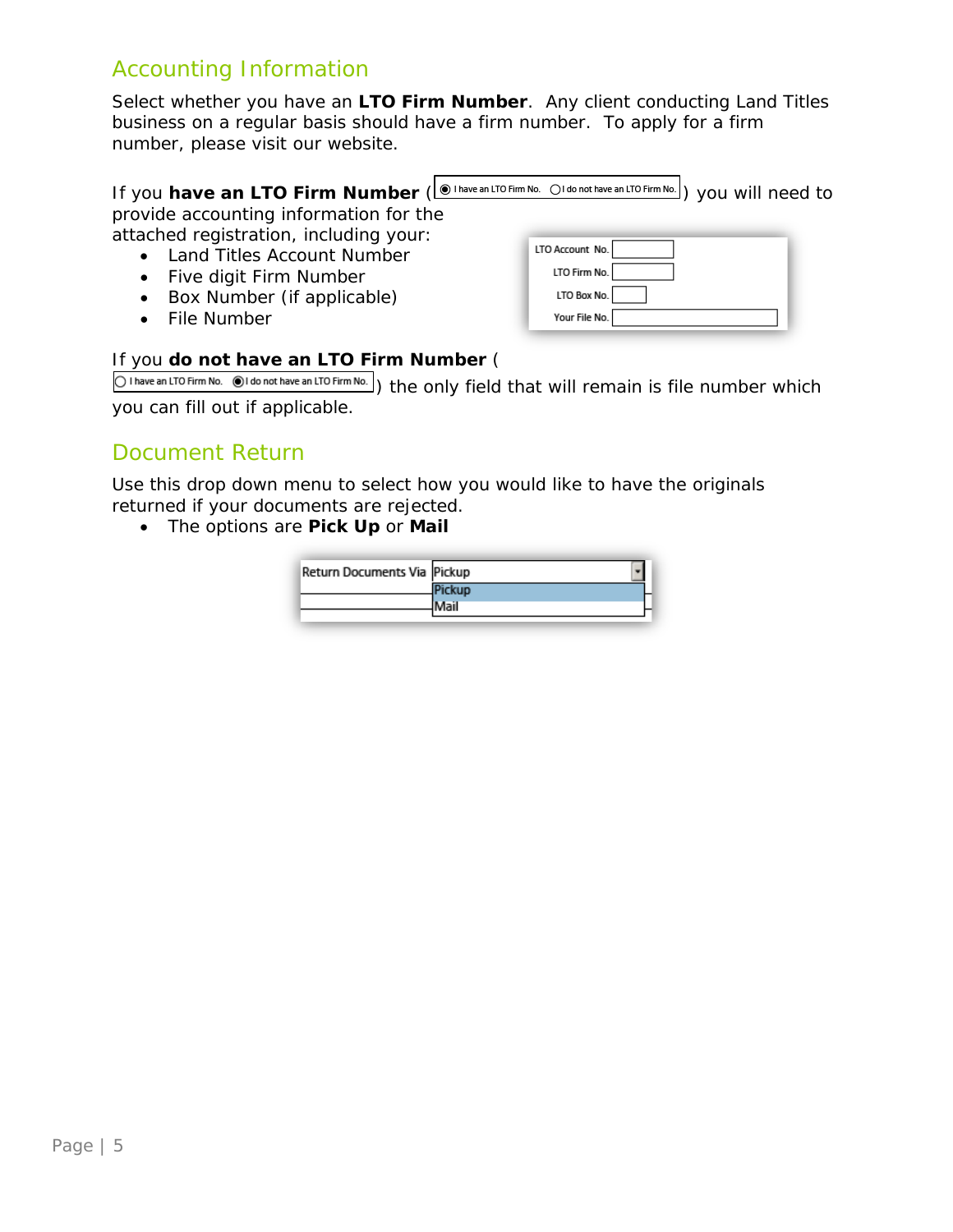### <span id="page-5-0"></span>Registration Details

There are five sections to complete in order to provide information about the documents being registered with the eRDA.

| д., | Transfer of Land     |                             | Details  |  |
|-----|----------------------|-----------------------------|----------|--|
|     | <b>Affects Title</b> | Attached Affects Instrument | Attached |  |
|     |                      | or                          | or       |  |

### <span id="page-5-1"></span>*Document*

Select the type of document you wish to register from the drop down list provided.

- For ease of use, the drop down list shows the ten most commonly registered documents first followed by a complete list of registerable documents in alphabetical order
- Space for one document is provided
	- If you are registering a series that contains more than one document you can add additional fields using the icon (See the *Add Additional Fields* section for more information)

#### <span id="page-5-2"></span>*Details*

Use this field to provide any information you feel is relevant to the registration that does not fit into another category already provided.

### <span id="page-5-3"></span>*Affects Title No(s)*

Provide all of the titles that the document being registered affects if applicable.

Attached ✓

- You have space to provide up to two title numbers in the field provided
- <span id="page-5-4"></span>• If you require space for more than two title numbers select the 'see attached' box
	- A supplementary page will open allowing you to enter all titles as required
	- Any titles entered in the **Affects Title No(s)** field will be moved from the original field and placed in the supplementary page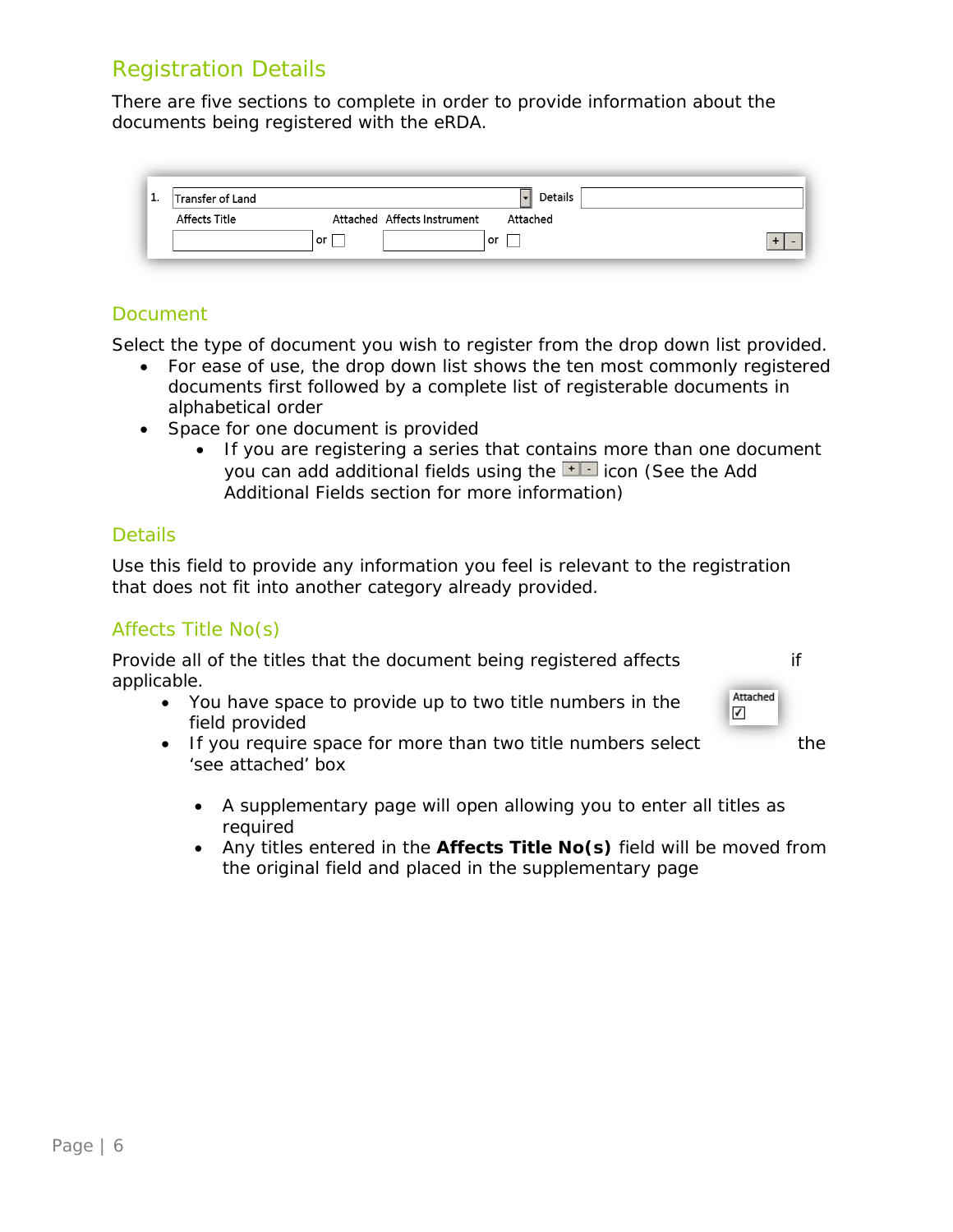### *Affects Instrument No(s)*

Provide all of the instruments that the document being registered affects if applicable.

- You have space to provide up to one instrument number in the field provided
- If you require space for more than one instrument number select the 'attached' box
	- A supplementary page will open allowing you to enter all instruments as required
	- Any instrument entered in the **Affects Instrument No(s)** field will be moved from the original field and placed in the supplementary document

### <span id="page-6-0"></span>*Add Additional Fields (* $\boxed{1}$ *)*

Space for one registered document is provided. If you are registering more than one document in series you can add additional fields by selecting the  $\Box$  icon.

- Selecting the last  $\pm$  icon at the bottom of the list will add an additional line at the end of the current list of documents (additionally, selecting the  $\Box$ icon will have the opposite effect)
- If you would like to insert an additional document line in between two other existing lines (and subsequently reorder the series) you can do so by selecting the  $\pm$  icon directly above where you would like to insert a new document line (additionally, selecting the  $\Box$  icon will have the opposite effect)

# <span id="page-6-1"></span>Reasons for Rejection or Comments

This area is for internal use only and therefore is not permitted to be filled in by the registering party.

# <span id="page-6-2"></span>Printing and Submitting

Once the eRDA is completed you are able to print it for registration. If any mandatory fields have not been completed you will need to address them before the form will allow printing. The form will highlight any fields that have not been completed to advise you as to what information is missing.

If for any reason you eRDA is found to be deficient upon submission, the eRDA along with any accompanying documents and payment will be returned to you prior to registration. You will not be charged a rejection fee if your paperwork is returned prior to registration.

Attached ✓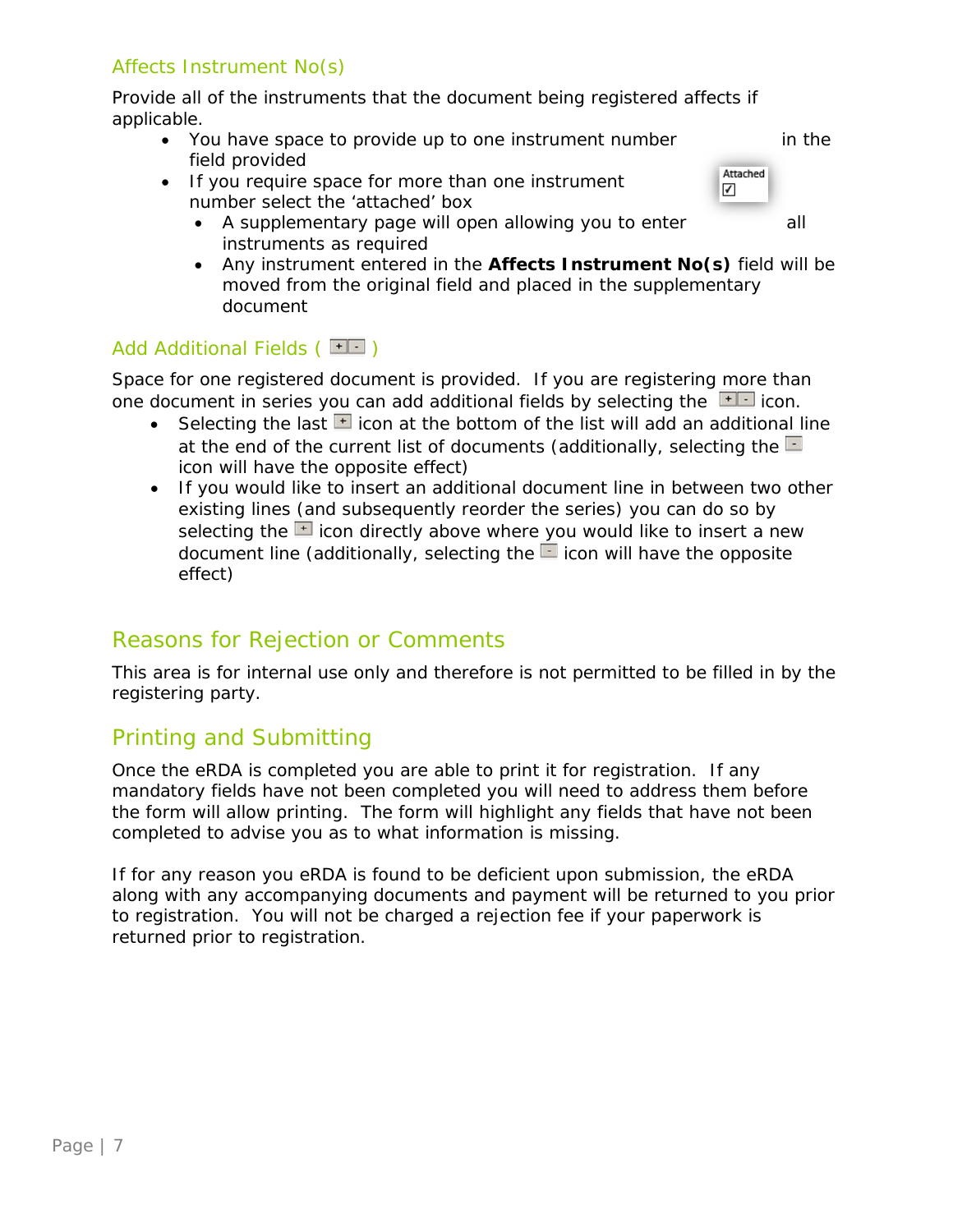# <span id="page-7-0"></span>eService Request (eSR)

Use this form when requesting Land Titles services to be completed by our employees such as a printed Status of Instrument, printed Status of Title, a copy of an accepted document or a historical search.

### <span id="page-7-1"></span>Requesting Party Details

This area of the request is where you will provide information about the party requesting the service including name and full address. The requesting party can be an individual or a company.

| Name           |                   |
|----------------|-------------------|
| Address        |                   |
|                |                   |
| City           | Province Manitoba |
| Country Canada | Postal Code       |

### <span id="page-7-2"></span>Contact Person

While the requesting party may be a company or an individual, the contact person should be an individual and may or may not be the same person provided in the Requesting Party Details mentioned above. Provide the information for the person that TPR staff would contact should they have any questions or concerns about the request.

| Contact Person |                  |
|----------------|------------------|
| E-Mail         |                  |
| Telephone $+1$ | Extension<br>204 |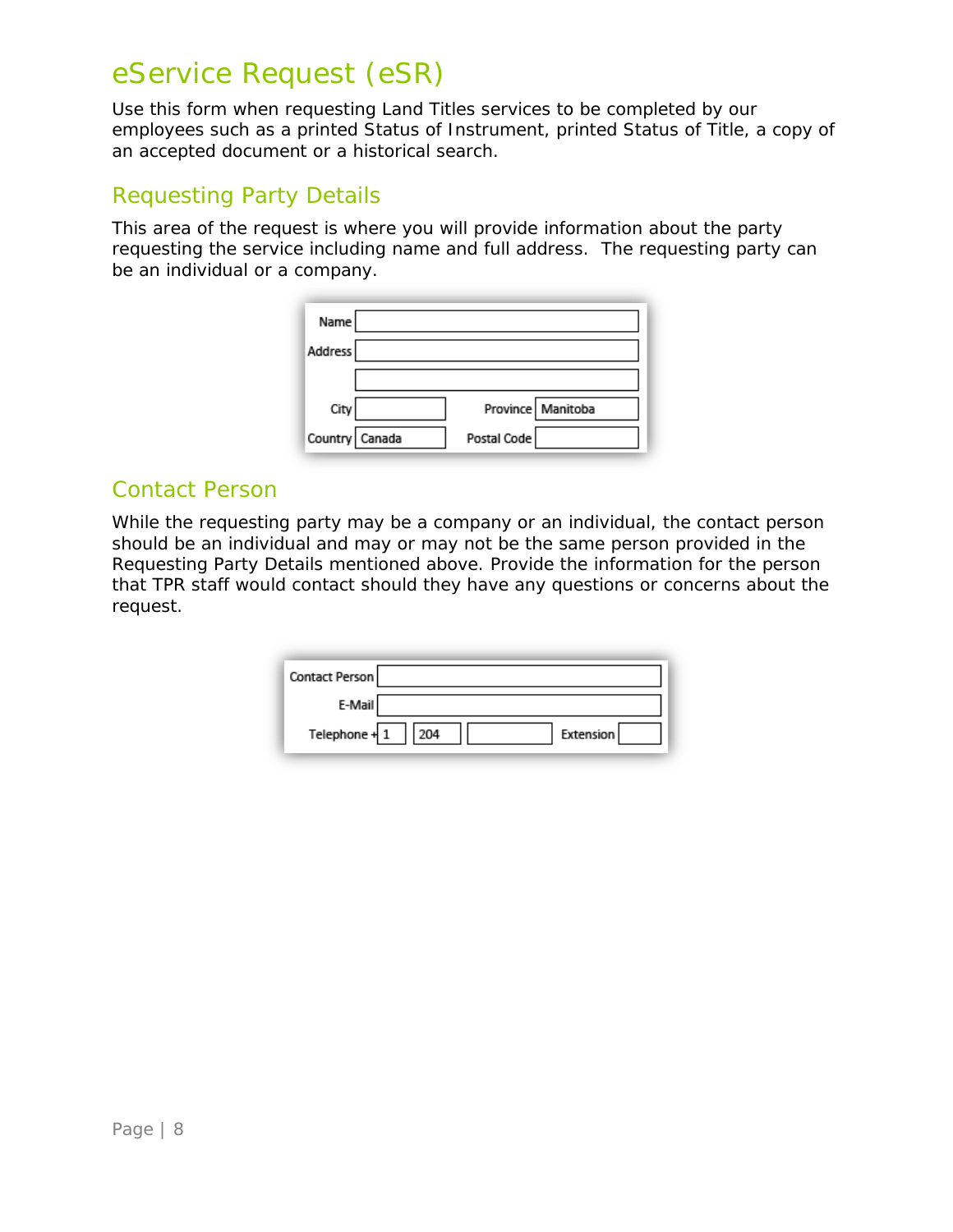# <span id="page-8-0"></span>Accounting Information

Select whether you have an **LTO Firm Number**. Any client conducting Land Titles business on a regular basis should have a firm number. To apply for a firm number, please visit our website.

| If you have an LTO Firm Number $(\bigcirc$ Thave an LTO Firm No. Of do not have an LTO Firm No.) you will need to |  |
|-------------------------------------------------------------------------------------------------------------------|--|
| provide accounting information for the attached registration including your:                                      |  |

- Land Titles Account Number
- Five digit Firm Number
- Box Number (if applicable)
- File Number

| LTO Account No. |
|-----------------|
| LTO Firm No.    |
| LTO Box No.     |
| Your File No.   |

If you **do not have an LTO Firm Number** ( $\overline{O}$  I have an LTO Firm No. (BI do not have an LTO Firm No.) the only field that will remain is file number which you can fill out if applicable.

### <span id="page-8-1"></span>Document Return

Use this drop down menu to select how you would like to have your requested services/items returned to you. The options are **Pick Up**, **Mail**, **Email** or **Fax** (provide fax number; additional fees will apply).



# <span id="page-8-2"></span>Service/Item Requested Details

There are five sections to complete in order to provide the information for the requested service.

| T. | Copy of Document - 610 | Number   | Rush   |  |
|----|------------------------|----------|--------|--|
|    | Description            | Attached | ۰<br>- |  |
|    |                        | or       |        |  |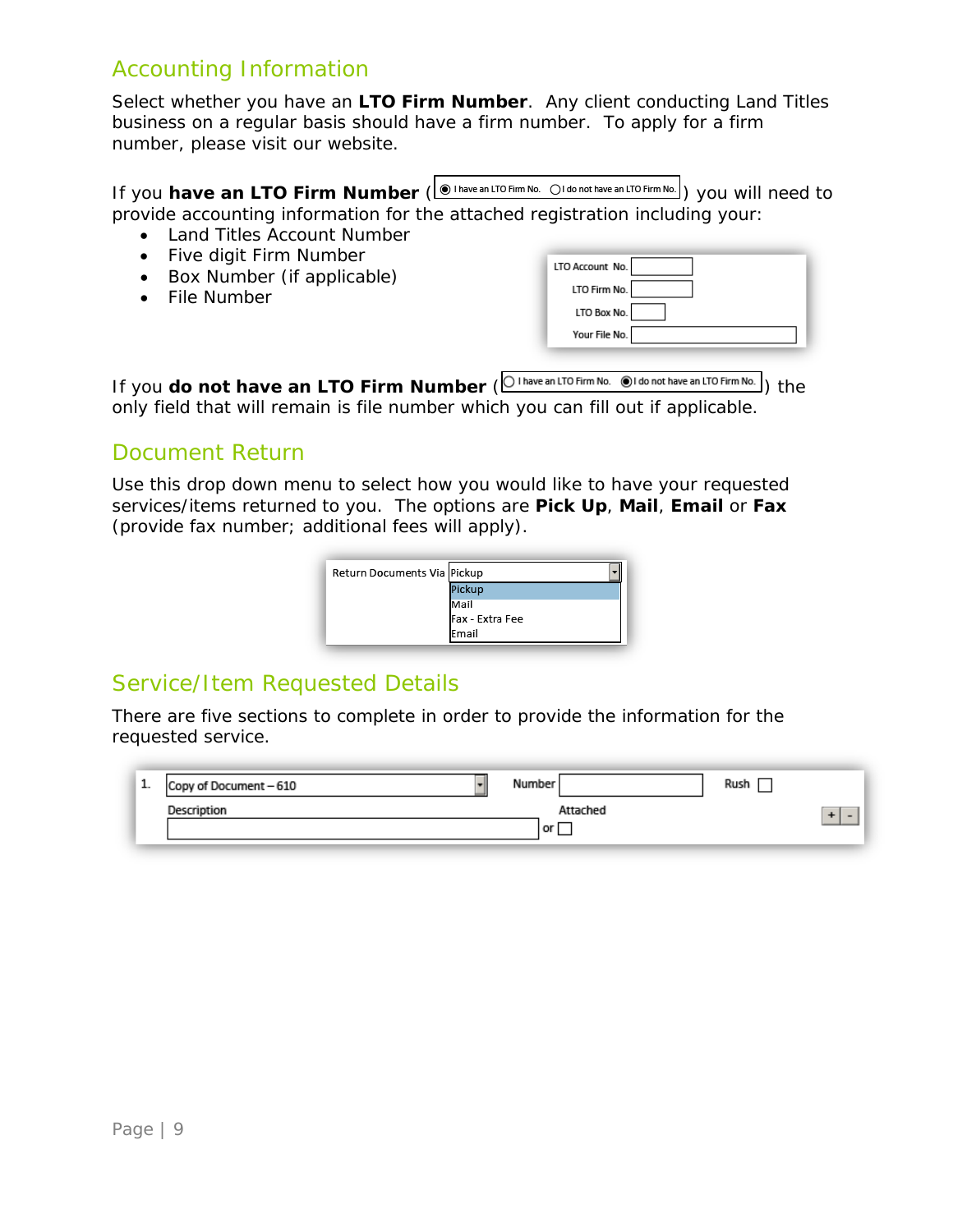### <span id="page-9-0"></span>*Item Requested*

Select the item(s) you wish to request from the drop down list provided.

- Only items that can be requested via a service request are available in the drop down list (see *Appendix A* for the full list of items that can be requested)
- There is space to request one item
	- If you are requesting more than one item you can add additional fields using the  $\pm$  icon

#### <span id="page-9-1"></span>*Rush*

Select Rush for each service you would like to have rushed. There is a charge per item rushed.

#### <span id="page-9-2"></span>*Number*

Provide the title or instrument number associated with the item being requested (one item per line).

#### <span id="page-9-3"></span>**Description**

Use this field to provide any information you feel is relevant to the request that does not fit into another category already provided.

• There is limited space to provide a description in the field provided



- If you require more space than what has been provided select the 'attached' box
- An additional page will open allowing you to enter any further details

### <span id="page-9-4"></span>*Add Additional Fields (* $\boxed{11}$ *)*

Space to request one item is provided. If you are requesting more than one item you can add additional fields by selecting the  $\pm\pm\frac{1}{2}$  icon.

- Selecting the last  $\frac{1}{1}$  icon at the bottom of the list will add an additional line at the end of the current list of documents (additionally selecting the  $\Box$ icon will have the opposite effect)
- If you would like to insert an additional item line in between two other existing lines you can do so by selecting the  $\pm 1$  icon directly above where you would like to insert a new item line (additionally selecting the  $\Box$  icon will have the opposite effect)

### <span id="page-9-5"></span>**Comments**

This area is for internal use only and therefore is not required to be filled in by the requesting party.

### <span id="page-9-6"></span>Printing

Once the service request has been completed it can be printed. If any mandatory fields have not been completed you will need to address them before the form will allow printing. The form will highlight any fields that have not been completed to advise you as to what information is missing.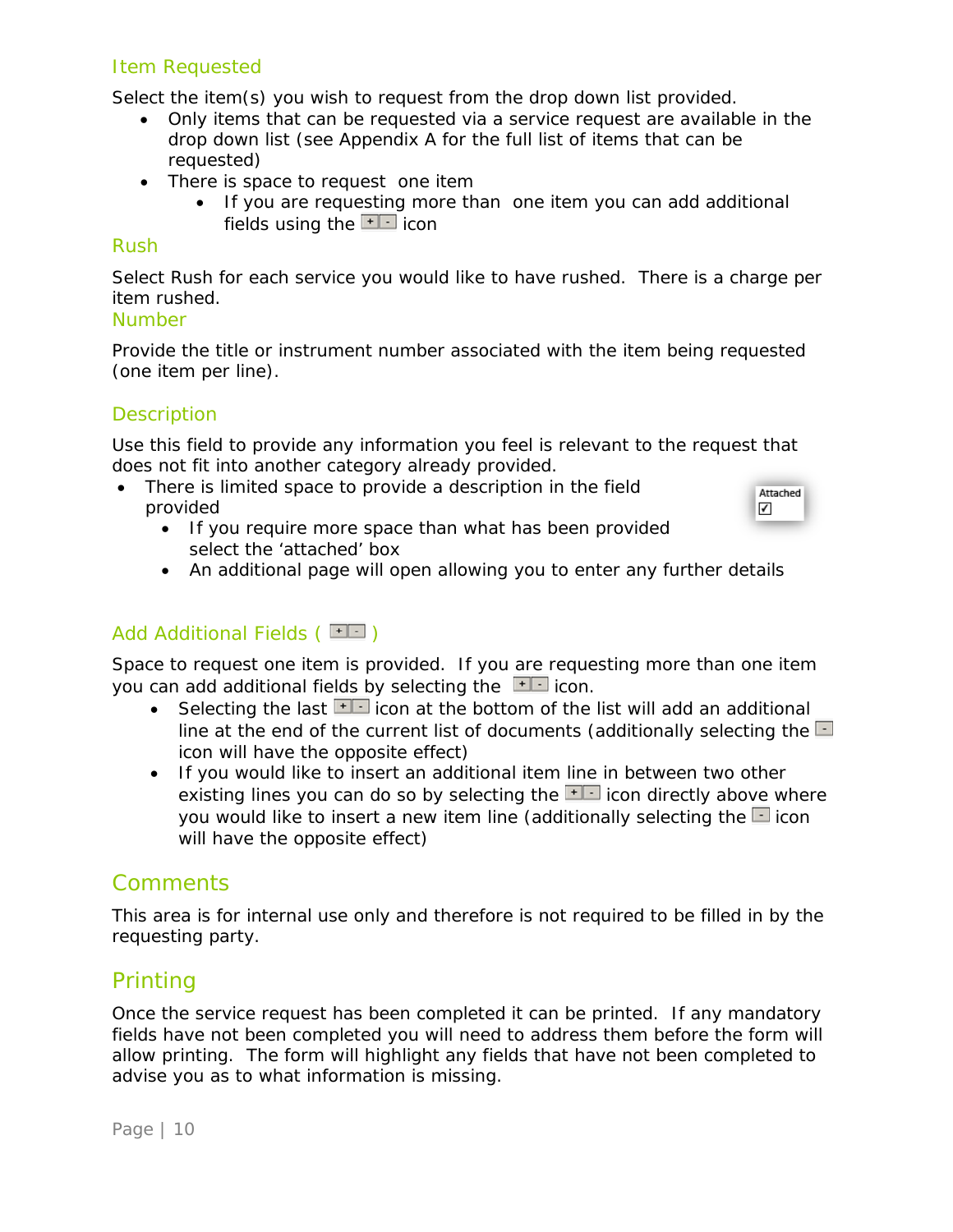# <span id="page-10-0"></span>Questions?

You can find more information and training materials on our website at [www.teranetmanitoba.ca.](http://www.teranetmanitoba.ca/)

Please direct any further questions or concerns with regards to account management to our Client Service Team at [clientservice@teranet.ca.](mailto:clientservice@teranet.ca)

**Please note:** Teranet Manitoba employees cannot answer certain questions due to their legal nature. Where necessary, users should seek independent legal advice or consult with legal staff within their organization as the case may be. Teranet Manitoba cannot provide legal advice.

# <span id="page-10-1"></span>**Notes**